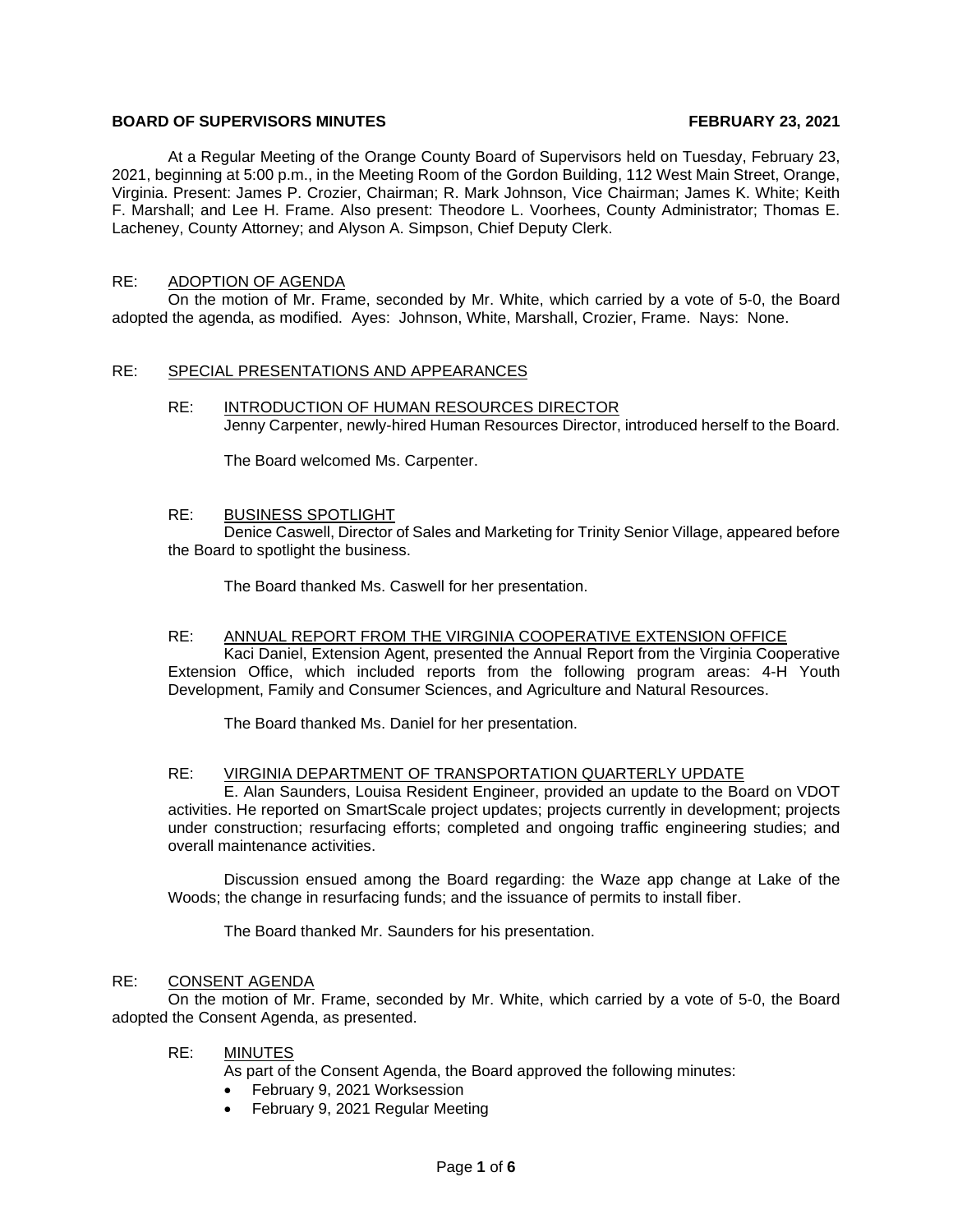# RE: NEW BUSINESS

#### RE: FY21 BUDGET AMENDMENTS (SUPPLEMENTALS AND TRANSFERS) This item was removed from the Consent Agenda for discussion by the Board.

Glenda Bradley, Assistant County Administrator for Management Services, reviewed the requested budget amendments for FY21, which included donations to the Library and a request from The Montpelier Foundation to serve as a pass-through organization for a grant from the Virginia Department of Historic Resources.

Discussion ensued among the Board regarding: development of the Memorandum of Understanding with The Montpelier Foundation; clarification of the County's role; concern as a "partner" or "fiscal agent" for the grant; and the need to receive a presentation from Montpelier.

On the motion of Mr. Johnson, seconded by Mr. Marshall, which carried by a vote of 5-0, the Board approved the following budget amendments, as modified:

| <b>ACCOUNT</b><br><b>NUMBER</b>                                     | <b>ACCOUNT DESCRIPTION</b>                                                                 |         | <b>PREVIOUS</b><br><b>BUDGET</b><br><b>CHANGE</b><br><b>BUDGET</b> |          | <b>AMENDED</b><br><b>BUDGET</b>           |           |                                                  |
|---------------------------------------------------------------------|--------------------------------------------------------------------------------------------|---------|--------------------------------------------------------------------|----------|-------------------------------------------|-----------|--------------------------------------------------|
| 30026501-32425<br>47312001-46452<br>47312001-46016<br><b>TOTALS</b> | Friends of the Lib. Donations<br>Books - Juv. - Other Vend.<br>Dig. Content for Public Use | \$<br>S | (1,476.60)<br>2,187.00<br>9,650.00<br>10,360.40                    | \$<br>\$ | (3, 113.00)<br>113.00<br>3,000.00<br>0.00 | - \$<br>S | (4,589.60)<br>2,300.00<br>12,650.00<br>10,360.40 |

Ayes: Johnson, White, Marshall, Crozier, Frame. Nays: None.

# RE: OLD BUSINESS

## RE: ZTA 20-02 *(ZONING TEXT AMENDMENT; CARRIED OVER FROM FEBRUARY 9, 2021 PUBLIC HEARING)*

Sandra Thornton, Planning Services Manager, briefly reviewed the proposed amendment to the Zoning Ordinance, which had been opened for Public Hearing on February 9, 2021. She reviewed the history of the amendment and the Planning Commission's recommendation of approval.

Chairman Crozier closed the public hearing.

On the motion of Mr. Frame, seconded by Mr. Johnson, which carried by a roll call vote of 5-0, the Board adopted the following ordinance, as presented:

#### ORDINANCE APPROVING AMENDMENTS TO ARTICLE V (SUPPLEMENTARY DISTRICT REGULATIONS), SECTION 70 (ZONING), OF THE ORANGE COUNTY CODE OF ORDINANCES CONCERNING THE SETBACK FROM CONSTITUTION HIGHWAY IN **BARBOURSVILLE**

WHEREAS, Planning Commission action was previously initiated on amendments to Article V (Supplementary District Regulations), Section 70 (Zoning), of the Orange County Code of Ordinances concerning the setback from Constitution Highway in Barboursville; and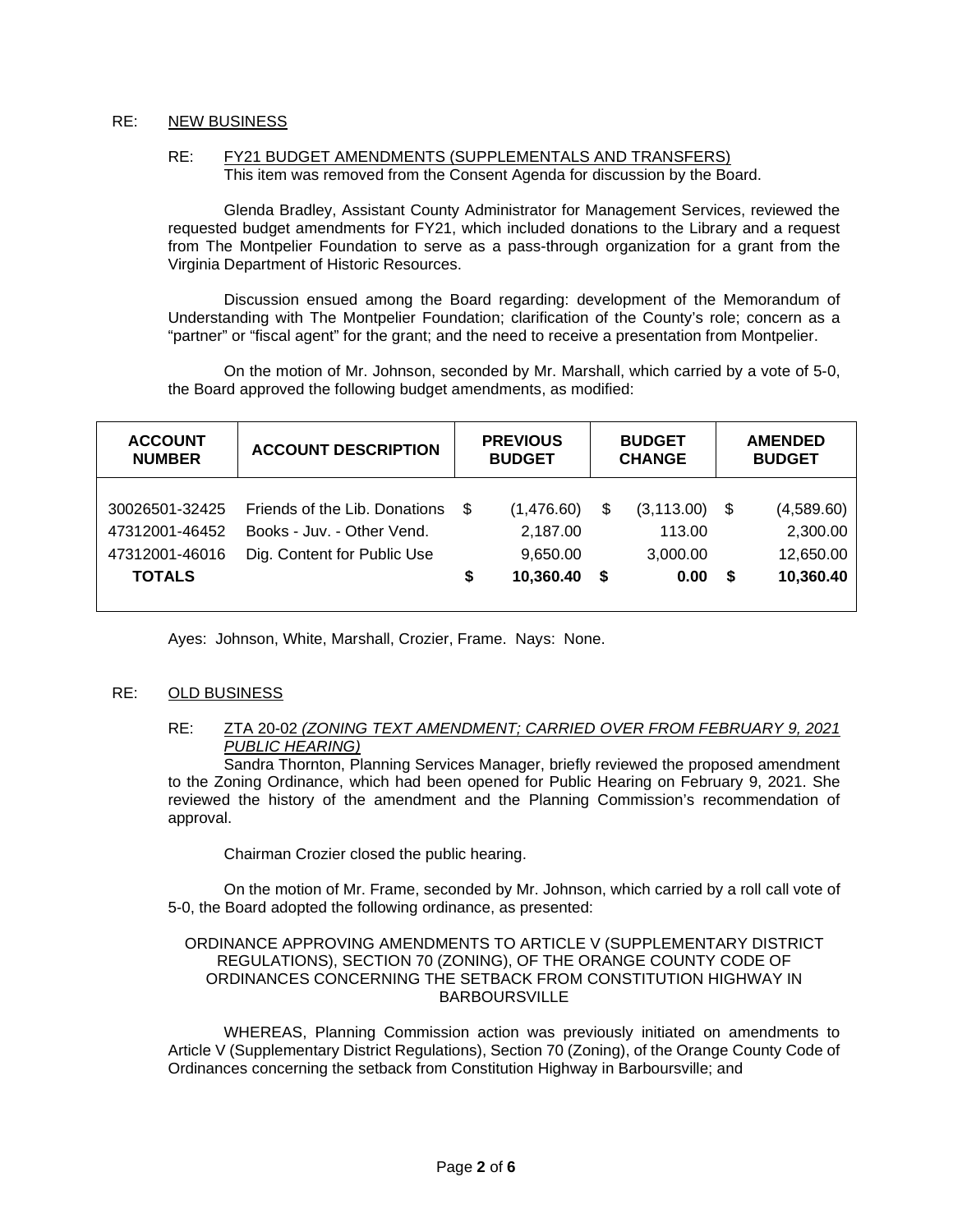WHEREAS, staff prepared recommended language for the text amendments, which was presented to the Planning Commission for consideration; and

WHEREAS, the Planning Commission advertised and held a remote Public Hearing on the proposed text amendments on December 3, 2020, and continued the matter and made its recommendation to the Board of Supervisors on January 7, 2021; and

WHEREAS, after discussing the proposed text amendments, the Planning Commission recommended approval of the proposed text amendments to the Board of Supervisors, as presented during its meeting; and

WHEREAS, the Board of Supervisors advertised and opened a Public Hearing on the proposed text amendments on February 9, 2021, and closed said Public Hearing on February 23, 2021; and

WHEREAS, following discussion at the Public Hearing, the Board of Supervisors hereby supports the proposed text amendments, as presented during its meeting; and

WHEREAS, public necessity, convenience, general welfare, and/or good zoning practice also support approval of the proposed text amendments;

NOW, THEREFORE, BE IT ORDAINED, on this  $23<sup>rd</sup>$  day of February, 2021, that the Orange County Board of Supervisors hereby approves the proposed amendments to Article V (Supplementary District Regulations), Section 70 (Zoning), of the Orange County Code of Ordinances concerning the setback from Constitution Highway (Route 20) in Barboursville, as presented and shown below.

Ayes: Johnson, White, Marshall, Crozier, Frame. Nays: None.

## **Amendments to the Orange County Code of Ordinances**

#### **As adopted in Ord. No. 210223 – 6A by the Orange County Board of Supervisors on February 23, 2021**

**Chapter 70 - Zoning**

**Article V - Supplementary District Regulations**

**Division 4 - Setbacks**

**Sec. 70-646 – Primary Highways.**

 $[...]$ 

- (5) Constitution Highway (VA Route 20) south of the Town of Orange and north of Spotswood Trail (US Route 33) in Barboursville: 300 feet, except that between Hardwick Mountain Drive and Maudes Lane the minimum required setback shall be 150 feet.
- $[...]$
- RE: SUPPLEMENTAL APPROPRIATION AND BUDGET AMENDMENT *(CARRIED OVER FROM FEBRUARY 9, 2021 PUBLIC HEARING)*

Glenda Bradley, Assistant County Administrator for Management Services, briefly reviewed the proposed supplemental appropriation and budget amendment, which had been opened for Public Hearing on February 9, 2021.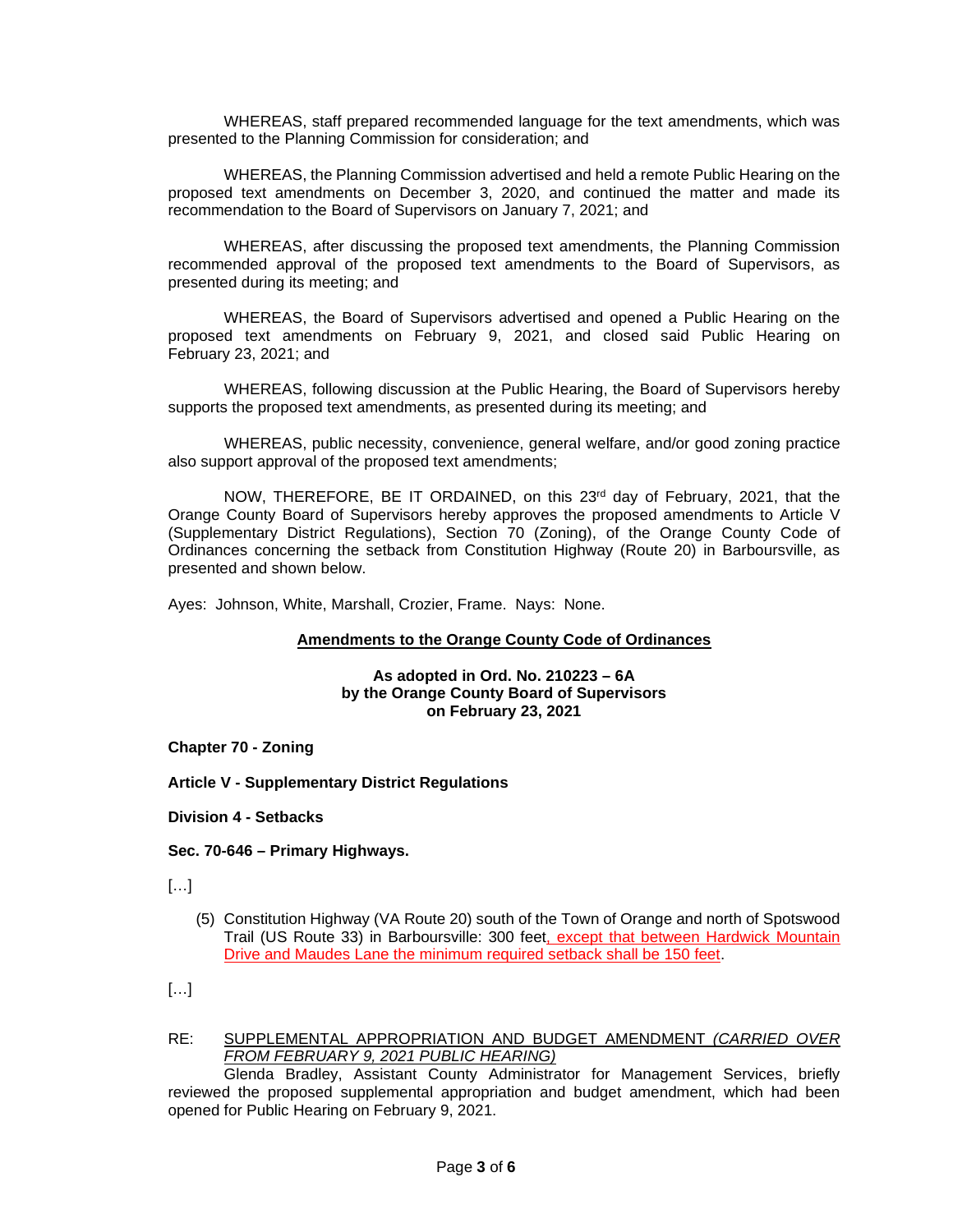Chairman Crozier closed the public hearing.

On the motion of Mr. Frame, seconded by Mr. White, which carried by a roll call vote of 5-0, the Board adopted the following resolution, as presented:

RESOLUTION TO APPROVE A BUDGET AMENDMENT AND SUPPLEMENTAL APPROPRIATION FOR EXPENDITURES RELATED TO THE COVID-19 PANDEMIC

WHEREAS, the Orange County Board of Supervisors adopted its original budget for Fiscal Year 2021 on April 28, 2020; and

WHEREAS, the COVID-19 Pandemic was an unanticipated event for which response funds were not previously included; and

WHEREAS, Federal categorical aid has been made available to assist the County in fighting the spread of the virus and in ensuring the safety of its citizenry; and

WHEREAS, the County experienced General Fund savings in FY20 as a result of using CARES Act funds for presumptive public safety salaries under the US Treasury's guidance for the Coronavirus Relief Fund; and

WHEREAS, the transfer of the General Fund savings to the County's COVID-19 Response Fund would allow the remaining projects approved in the original CARES Act spending plan to be completed without being subject to time constraints of the CARES Act; and

WHEREAS, the appropriate advertisements, as required by §15.2-2507 of the Code of Virginia, have been posted and the required public hearing has been conducted; and

WHEREAS, the proposed expenditures are expected to be completed over Fiscal Years 2021 and 2022;

NOW, THEREFORE, BE IT RESOLVED, on this 23rd day of February, 2021, that the Orange County Board of Supervisors hereby approves and adopts the Fiscal Year 2021 budget amendment as shown below and appropriates all funds as set forth:

|                                | <b>Current Budget</b> |            | <b>Amendment</b> | <b>Amended Budget</b> |            |
|--------------------------------|-----------------------|------------|------------------|-----------------------|------------|
| Revenues:                      |                       |            |                  |                       |            |
| <b>Local Sources</b>           | \$                    | 50,134,358 | \$<br>$\Omega$   | \$                    | 50,134,358 |
| <b>Commonwealth</b>            |                       | 8,346,436  | $\Omega$         |                       | 8,346,436  |
| <b>Federal Government</b>      |                       | 98,035     | 0                |                       | 98,035     |
| <b>Trans. from Oth. Funds</b>  |                       | 42,694     | $\Omega$         |                       | 42,694     |
| <b>Gen. Fund Reserves</b>      |                       | 4,156,762  | 2,321,279        |                       | 6,478,041  |
| <b>Total Revenues</b>          | \$                    | 62,778,285 | \$<br>2,321,279  | \$                    | 65,099,564 |
| <b>Expenditures:</b>           |                       |            |                  |                       |            |
| Gen. Gov't Admin.              | \$                    | 3,983,935  | \$<br>$\Omega$   | \$                    | 3,983,935  |
| <b>Judicial Administration</b> |                       | 2,184,813  | $\Omega$         |                       | 2,184,813  |
| <b>Public Safety</b>           |                       | 8,421,564  | 0                |                       | 8,421,564  |

**GENERAL FUND**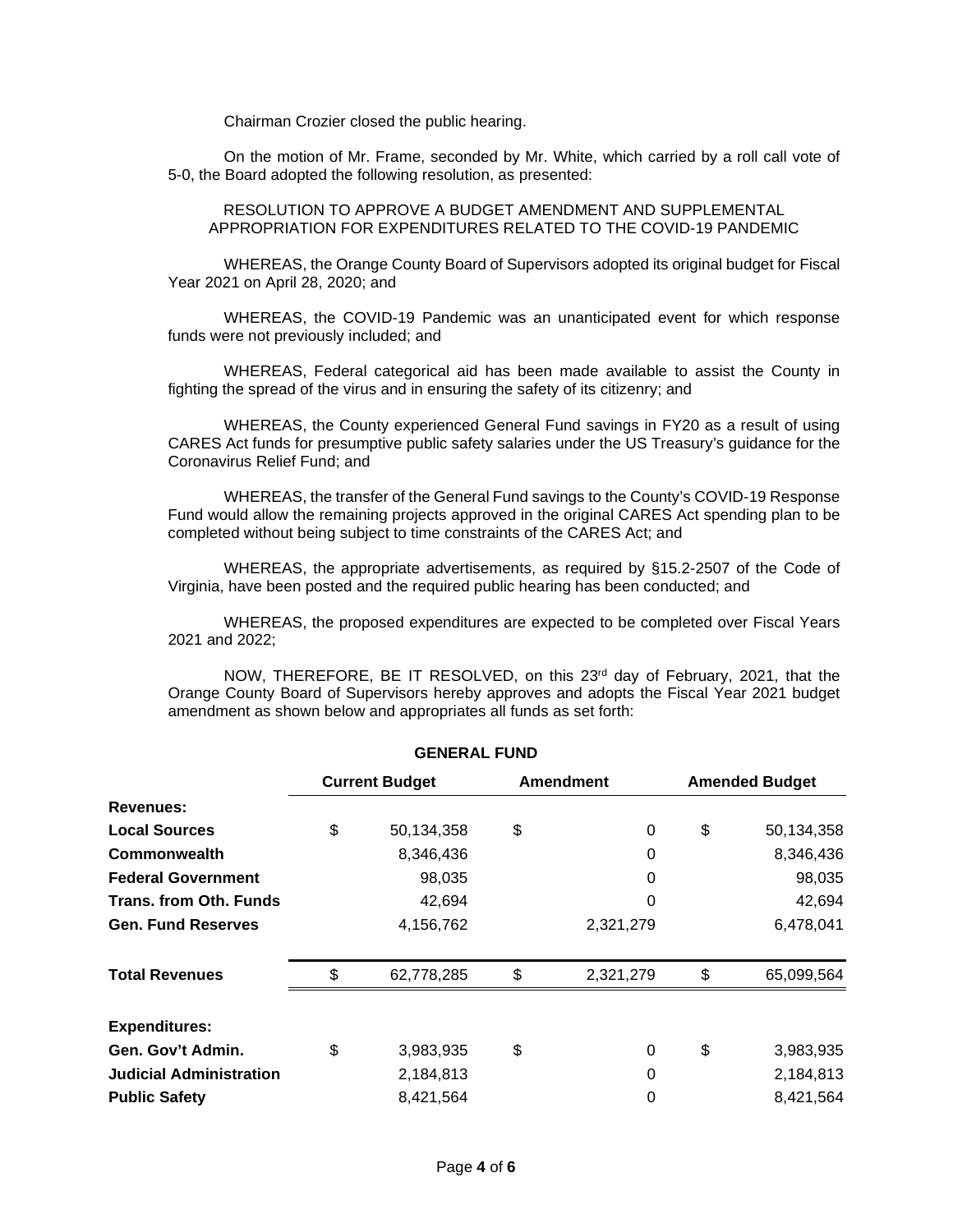| <b>Public Works</b>           | 1,336,745                     | $\mathbf 0$     | 1,336,745        |
|-------------------------------|-------------------------------|-----------------|------------------|
| <b>Health &amp; Welfare</b>   | 4,500,431                     | 0               | 4,500,431        |
| <b>Education</b>              | 43,600                        | $\mathbf 0$     | 43,600           |
| Parks, Rec. & Culture         | 1,503,955                     | 0               | 1,503,955        |
| <b>Comm. Development</b>      | 2,528,874                     | 0               | 2,528,874        |
| <b>Non-Departmental</b>       | 630,102                       | 0               | 630,102          |
| <b>Trans. to Other Funds</b>  | 37,644,266                    | 2,321,279       | 39,965,545       |
| <b>Total Expenditures</b>     | \$<br>62,778,285              | \$<br>2,321,279 | \$<br>65,099,564 |
|                               | <b>COVID-19 RESPONSE FUND</b> |                 |                  |
| <b>Revenues:</b>              |                               |                 |                  |
| <b>Federal Government</b>     | \$<br>5,479,942               | \$<br>0         | \$<br>5,479,942  |
| <b>Trans. from Oth. Funds</b> | 400                           | 2,321,279       | 2,321,679        |
| <b>Reserves</b>               | 504,193                       | 0               | 504,193          |
| <b>Total Revenues</b>         | \$<br>5,984,535               | \$<br>2,321,279 | \$<br>8,305,814  |
| <b>COVID Response</b>         | \$<br>5,984,535               | \$<br>2,321,279 | \$<br>8,305,814  |
| <b>Trans. to Other Funds</b>  | 24,767                        | 0               | 24,767           |
| <b>Expenditures</b>           | \$<br>5,984,535               | \$<br>2,321,279 | \$<br>8,305,814  |

BE IT FURTHER RESOLVED, as follows:

- 1. Estimates of revenues and appropriations are approved at the functional level for the General Fund and at the fund level for the COVID-19 Response Fund.
- 2. Appropriations designated for the COVID-19 Response Fund will not lapse at the end of the fiscal year, but shall remain appropriated until the completion of the project or until the Board of Supervisors, by appropriate resolution, changes or eliminates the appropriation.

Ayes: Johnson, White, Marshall, Crozier, Frame. Nays: None.

- RE: DEPARTMENT DIRECTOR / CONSTITUTIONAL OFFICER REPORTS There were no Department Director or Constitutional Officer Reports at this time.
- RE: COUNTY ATTORNEY'S REPORT The County Attorney had nothing to report on at this time.
- RE: COUNTY ADMINISTRATOR'S REPORT The County Administrator had nothing to report on at this time.